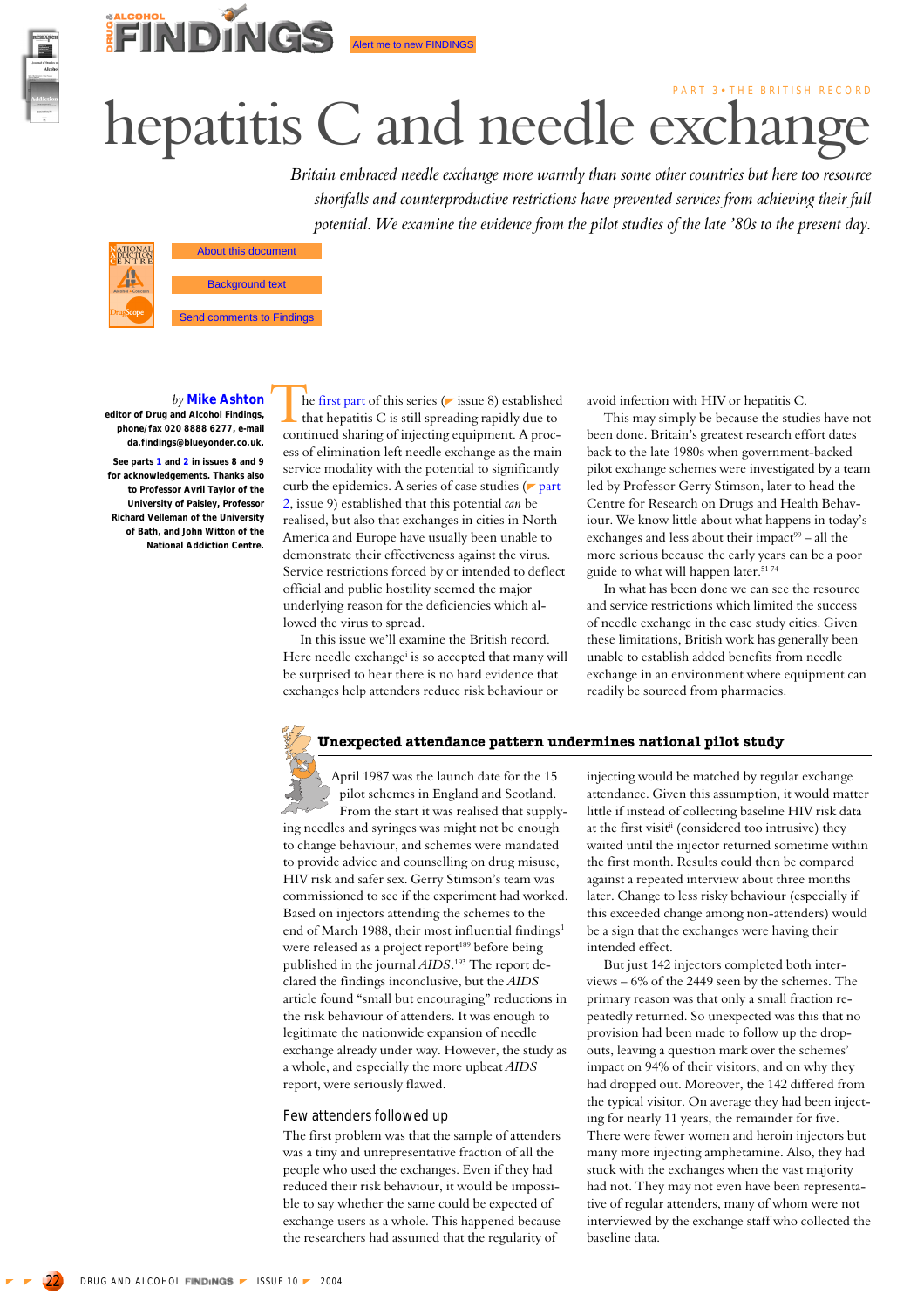

## Shifting benchmark

The second problem concerned the comparison samples. To be sure that risk reductions in attenders were due to the exchanges (and not, for instance, to the media campaigns running at the time), these were to be benchmarked against trends over a similar period among injectors who had *not* attended exchanges. The researchers started with a baseline sample of 220 non-attenders but just 69 could be reinterviewed three months later. However, at this time they did interview a *different* set of 114 non-attending injectors.

This left a choice of benchmarks. The first was behaviour change among the 69 reinterviewed non-attenders, or at least the 53 who had continued to inject  $\blacktriangleright$  chart, benchmark  $\bullet$ . The second was the difference between the behaviour of the two *different* sets of non-attenders *chart*, benchmark  $\odot$  – the choice made when the results were published in *AIDS*. It created a benchmark of "no substantial reductions in risk behaviour" for the exchanges to better, and they did. In contrast, exchange attenders had made "small but encouraging" reductions in their risk behaviour: fewer were now sharing (down from 34% to 27%), they shared with fewer people, and fewer re-used used equipment. Though the reductions were not statistically significant, this was the key piece of evidence; attending needle exchanges had led to a reduction in HIV risk not evident among non-attenders.

But like was not being compared with like. Attenders were the *same* people interviewed twice, non-attenders two *different* sets of people. The very experience of being interviewed may have led the attenders to change their behaviour<sup>194</sup> or to give different answers the second time around. Also, the two sets of non-attenders had not been randomly selected from the same pool. Trends (or non-trends) in their behaviour could simply be due to differences in the people interviewed.

For these reasons, the project report had instead used benchmark  $\bullet$  – behaviour change in reinterviewed non-attenders. This

# In the next issue

The final part of this series will draw together the threads in the form of the limitations which threaten viral control and the strategies which hold promise for the future. They form a revitalised agenda for needle exchange commensurate with the challenge of hepatitis C. Meeting this challenge will require funding authorities to give needle exchange the priority it deserves and needle exchanges to build on their unique relationship with injectors in ways which greatly extend the reach of anti-infection initiatives.



time the comparison with attenders was *not* encouraging. Non-attenders had actually made *greater* reductions in their risk behaviour: 30% had stopped sharing needles and syringes compared to 20% of attenders, another 20% still shared but with fewer people compared to 6%, and slightly fewer had increased their level of risk.iii

The project report dismissed both comparisons, arguing that the non-attenders were not comparable to the attenders because their risk behaviour was so much higher. As a result, the researchers declared themselves unable to reach a "conclusive answer to the question about the specific impact of syringe-

**Depending on which benchmark was chosen, attenders at pilot exchanges either made greater risk reductions than non-attenders @** or actually **individually C c contains**<br> **improved less <b>0**. The more favourable<br>
benchmark was chosen when the **results were published.**



exchange on risk behaviour."189

Higher risk levels among non-attenders also signified that the exchanges were not attracting the people at greatest risk. Instead it seemed that they attracted injectors who in response to AIDS had already reduced their sharing (75% said they had) to an unusual degree. Whilst at the exchanges, they continued on the same trajectory.

In sum, the pilot exchanges neither attracted high risk injectors not could it be shown that they reduced risk. The impression that they had was based on a comparison group which was in fact not comparable and on a tiny proportion of exchange attenders.

# **Different routes to equivalent risk reduction in the South**

With an improved methodology, Gerry Stimson's team generated similar findings over the next two years in a study of four schemes, one in the south west of England and three in London.104 190 They interviewed effectively a random sample of attenders, attempted to follow them all up a year later, and tried to follow up a comparison sample of injectors who at the first interview had not attended exchanges for at least three months. Both samples were tested for HIV at both time points, enabling a comparison of the rate of new infections – the bottom-line measure of whether the exchanges were working.

Barely more than half the injectors were actually reinterviewed but on the available measures they seemed representative. At the start of the study, most attenders had already been going to the schemes for over six months. All but a few returned after their first interview, attending on average about weekly. Between interviews, most 'non' attenders gave exchanges a try, but on average just once every three to four weeks. The comparison then was between fairly frequent exchange users and non- or less frequent

users, most of whom sourced their equipment from pharmacies.

Findings from the first interview were consistent with a protective effect of exchange attendance. Fewer attenders had recently shared syringes or needles (34% versus 38%), re-used a used syringe (24% versus 32%), or shared with two or more people (13% versus 19%) – all the more significant since they injected more often and had greater medical and psychological problems.

Over the following year, about the same proportions of both groups had stopped sharing, but twice as many non-attenders had done so by stopping injecting, while exchange users more often continued to inject but stopped sharing. The finding is reminiscent of one from the pilot exchanges.189 In these early years it seemed that exchanges attracted injectors who, compared to nonattenders, were more often committed to injecting, but also more often committed to reducing the HIV risk this entailed.

Despite the continued sharing of a substantial minority, none of the injectors became HIV positive over the year. The saving grace was the low starting level of infection –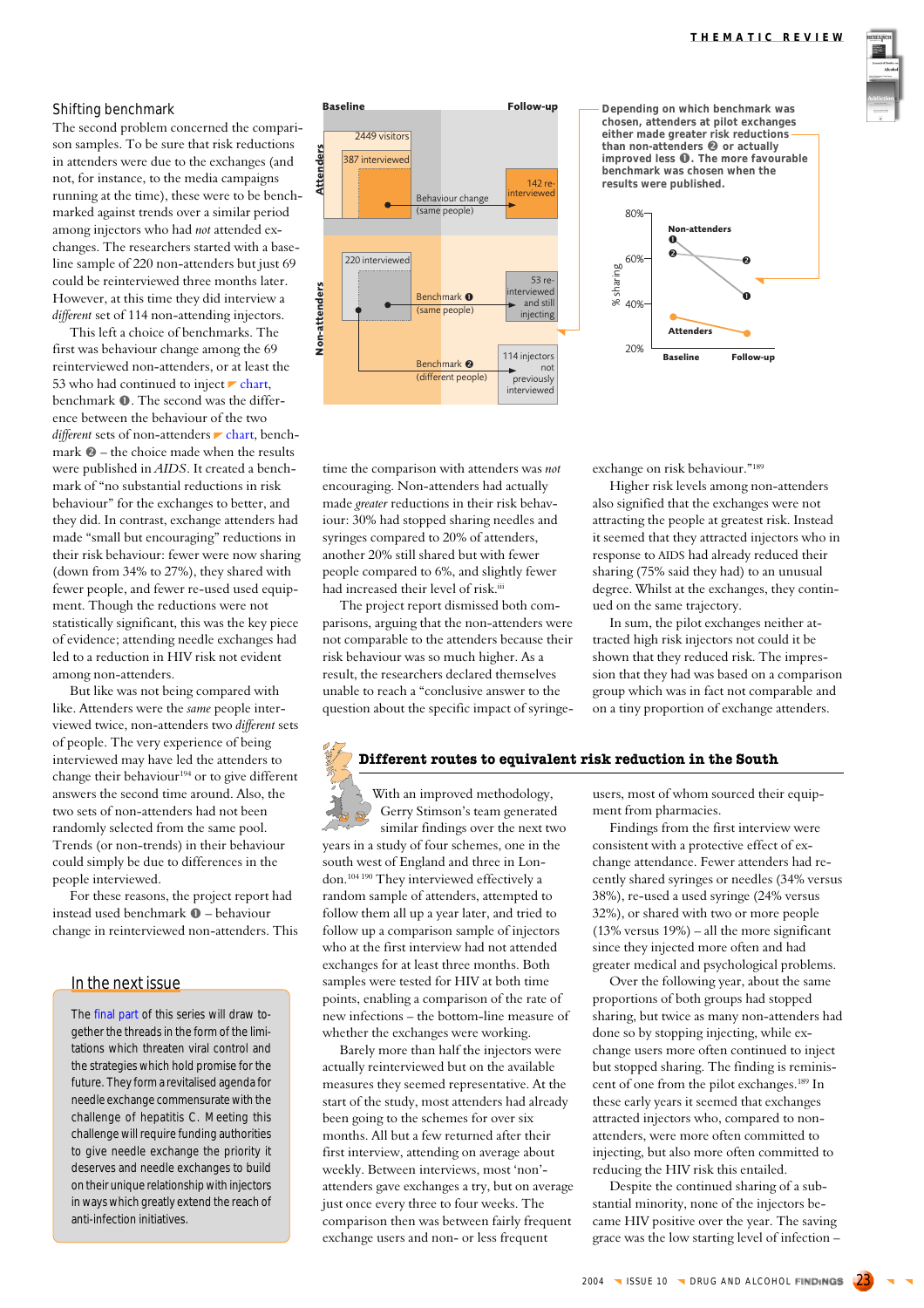

**This needle exchange in London's East End is resourced as a comprehensive harm reduction service open virtually every day of the year.**

2.5%. Had hepatitis C been tested for the chances are that a higher prevalence plus continued sharing would have been found to have created many new infections.

#### Was it treatment which reduced risk?

There was some encouraging data among the sub-samples who had continued to inject over the follow-up year. Here sharing had halved (down to 18%) in the attenders but fallen by just a quarter (to 32%) among the non-attenders. But whether the exchanges were responsible is uncertain – it could instead be due to the kind of injectors attracted to them. Even at its most basic – reducing sharing by improving access to injecting equipment – they seem to have made no difference; the proportions of attending and non-attending injectors who said they shared because of difficulty obtaining equipment were identical.

If the four exchanges did have an impact, it may not have been down to their equipment supply or harm reduction advice, but to their ability to help committed injectors access acceptable treatment – treatment with *injectable* drugs. In this the four exchanges may have been exceptional,<sup>195</sup> perhaps partly because they operated in areas with doctors prepared to prescribe injectables.

Being prescribed injectables divorces injectors from drug using networks,<sup>196</sup> making it less likely that they will jointly purchase and use street drugs and share the equipment needed to inject them.197 At the first interview, a quarter of attenders were being prescribed injectable methadone but just 7% of non-attenders. When injecting this methadone they were also far less likely to share needles and syringes than when injecting heroin. By the end of the follow-up year, 71% of attenders were receiving some form of methadone on prescription but just 27% of non-attenders.

## **Stress on attraction and retention**

As intended, the early schemes contacted a heavily injecting population unwilling to enter treatment or unsuitable because opiates were not their major problem.<sup>189</sup> On the other hand, they were disproportionately missing out on women and on injectors early in their careers. Most attenders lived within two miles of their scheme,<sup>104 198</sup> an early signal that convenient access is vital.

Two years later, in 1989 and 1990 a study of 20 English exchanges found little change



**In contrast, the only needle exchange in this English seaside town (resident population 130,000) is now open for just two hours two day week.**

in the attender profile.<sup>195</sup> Each attender came about three times in four weeks and was given on average 14 syringes – assuming twice-daily injection, nearly enough for a new syringe each time and more than the average of nine recorded two years earlier.<sup>189</sup> Most schemes aimed to provide equipment on an exchange basis but did so flexibly, and most did not cap the amount of equipment they would supply at any one time.

Universally the pilot exchanges saw their role as reducing the risk from continued drug use and injecting, but the degree to which they could systematically reduce risk seems to have been curtailed by resources (most workers had other roles in the agency) and by concerns not to stray too far from the informal, accessible, non-judgemental stance seen as important in attracting and retaining customers.189 195

Commonly staff preferred to wait until rapport had been established before addressing HIV risk behaviour and how to reduce it. Only six out of the 15 pilot exchanges ensured that all clients were advised on drugrelated HIV transmission, a core function. Just one had a policy of always giving individualised harm minimisation advice. Most visitors were not in a position to receive such advice from any other competent service.189 195 A wide range of other services were available directly or through referral, but there was no mechanism for making sure that need (other than for injecting equipment) was assessed and met. Advice and counselling were usually delivered when the opportunity arose, which might have as much to do with workload at the time as with the visitor's needs.

Informality and accessibility were the watchwords, and indeed there was some evidence that not adopting this stance deterred attendance. When former attenders were asked why they'd stopped going, about 30% each cited the questions they'd been asked at the exchange and being kept waiting, and over a fifth the exchange's rules, though these generally seemed to have been stripped to the essentials.189 However, 'accessibility' rarely stretched to late-night and weekend opening hours.195

# **One of three studies in the North West detect risk reduction**

A handful of other early studies were also unable to show that attending needle exchanges reduced risk behaviour or prevented infection and most found that sporadic attendance was typical. The most substantial was a series conducted between 1988 and 1993 in the north west of England.74 The first in 1988 and 1989 involved interviews with 266 primary opiate injectors contacted through drug services or by 'snowballing' to injectors not in touch with services.

#### Exchangers pass on used supplies

In these early days, just a third (designated the attenders) obtained most of their needles from exchanges. Among these – specifically those *not* on methadone in the past six months – there was an unexpected finding. During this period nearly half had passed on used equipment over 10 times, about twice as many as in the rest of the sample. Adjusting for other factors confirmed that the only outcome linked to attending exchanges was an *increase* the numbers who passed on used equipment. Pressure to do so arose mainly because legitimate sources were inadequate, partly because some injectors were wary of going to exchanges, and partly because exchange attenders were more accessible (eg, at night) than the exchanges themselves. Though not ideal, this trend could actually have decreased the risk of infection.<sup>iv 140</sup> In any event, it was a phase which soon passed.

In contrast to attending an exchange,

being in treatment seemed protective against both receiving and passing on used equipment. Additionally, under 10% of injectors in treatment saw sharing as acceptable compared to over 20% not in treatment. These statistics might reflect the relatively energetic risk-reduction interventions undertaken by treatment staff compared to the "more lowkey approach" of exchange workers.

Sociable speed users reduce risk Later the same team checked if the situation had improved as specialist and pharmacy exchange expanded. In some ways it had. By the early '90s, attenders were no longer being pressured to pass on used syringes and, with more liberal dispensing, could 'afford' to pass on sterile equipment instead. Importantly, there was at last some evidence that attending an exchange reduced both passing on and receipt of used syringes. It came from interviews in 1990 and 1991 with 102 amphetamine injectors. None were in treatment but 40% were regular exchange attenders.

Exchanges could be expected to make an impact on these injectors which they had not made on the earlier sample of opiate injectors. They shared more often than comparable (ie, not in treatment) opiate injectors, giving more scope for reductions. They had been targeted through mobile exchanges and out-of-hours outreach, and exchanges were now more willing to hand out lots of equipment. Exchange attenders tended to form distinct and active social networks, creating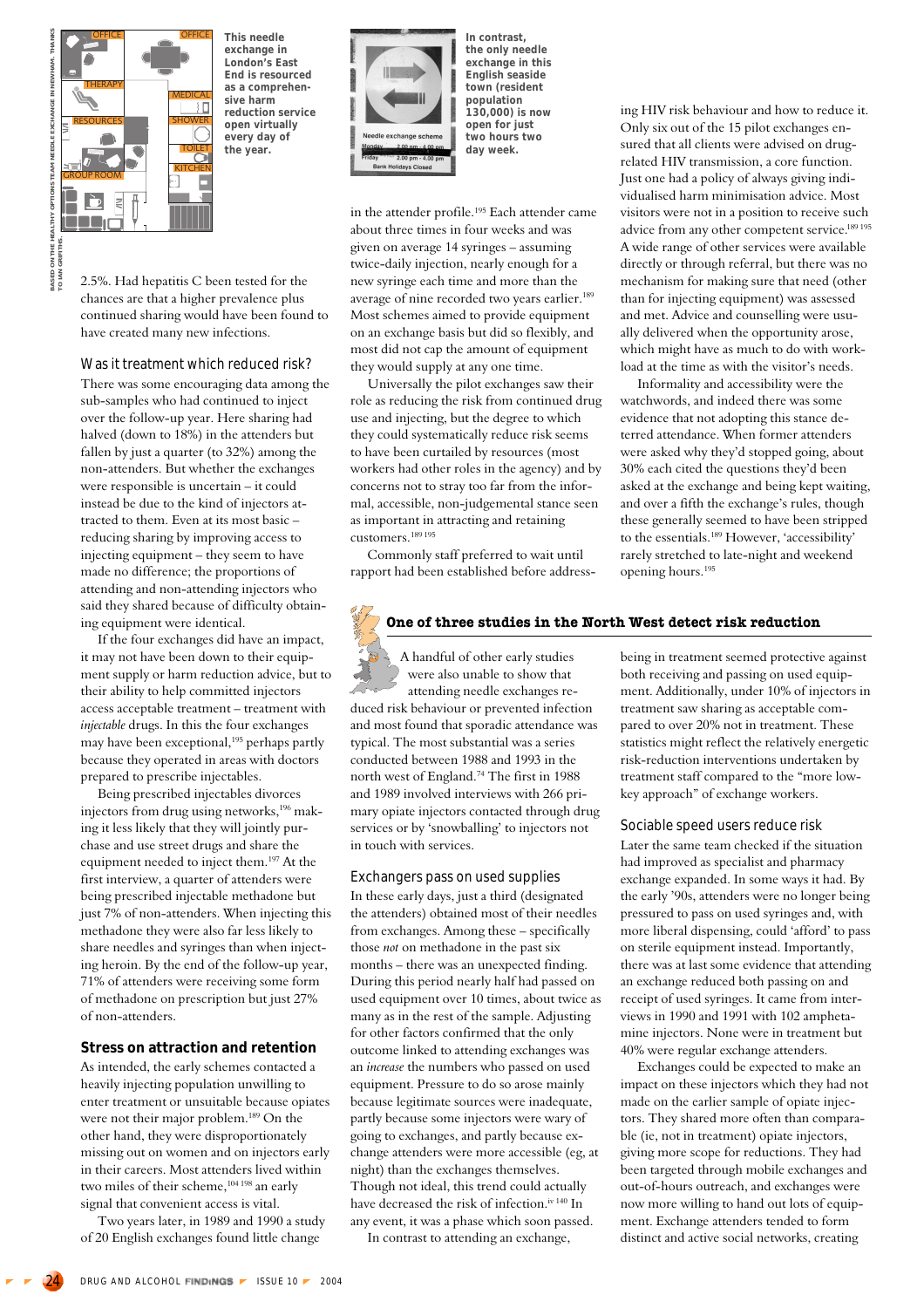

the opportunity to bring about a collective shift in risk behaviour. Pharmacists were not expected to attempt such work, giving the exchanges a potential advantage.

These efforts seem to have worked. The more regularly an injector attended, the less likely they were to have re-used another person's equipment. For example, just 3% of regular attenders had re-used over ten times in the past six months compared to 31% of non-attenders. Once other risk factors were accounted for, attending an exchange was highly significantly related to avoiding re-use of other people's equipment. Findings were similar, but less striking, with respect to passing on used equipment.

While these results were *consistent* with an impact from the exchanges (a major advance), still it could not be proved that exchanges were the active ingredient. There remained the possibility that injectors who would in any event have shared less chose to go to exchanges rather than pharmacies. There is also the reverse possibility – that the exchanges' benefits had been *under*estimated because they attracted high-risk injectors.<sup>v</sup>

#### Almost back to square one

In the same region, in 1991 to 1993 interviews with 250 injectors suggested that the risk-reduction benefits of exchange use did not extend to heroin injectors, at least not to those also injecting other drugs.<sup>74 100</sup> Nearly two-thirds regularly used the by now extensive exchange services. Overwhelmingly they saw them as 'user friendly'. However, over a third had re-used someone else's needle and syringe in the past six months and they were no less likely to have done so (or to have passed on used equipment) then the rest.vi

Widespread secondary exchange could have obscured the benefits of directly attending the exchange. Often attenders distributed fresh equipment to other people, a practice encouraged by some exchanges and aided by policies which at each visit permitted an average 60 sets to be handed out. Some highvolume exchangers were drug dealers, and for some of these it was associated with an "educational" role *vis-à-vis* their customers.

Exchanges which handed out the most needles and syringes tended to be the ones regularly attended. Overall ease of access (not just opening hours) was also influential.

#### Benefits inconsistent and limited

Taking the North West studies as a whole, across two time periods when circumstances had changed considerably, heroin injectors who relied on an exchange for injecting equipment were no less likely to re-use previously used equipment than those who relied on other sources. In the late '80s the equipment flow from exchanges may have been too little to make a difference, while perhaps in the early '90s the flow from pharmacies (and from exchange attenders) and

the general awareness of risk was such that attending an exchange gave no added value.

Only among amphetamine injectors had the exchanges seemed to make a difference. We can make some informed guesses why. Though more extensive, their sharing was also a relatively 'soft' target. Around this time, other injectors were learning to restrict sharing to intimate partners – more difficult to shift than the sociable and leisure-related sharing of amphetamine injectors.<sup>100</sup> Also, the exchange's influence would stand out more because amphetamine users were unlikely to be attending other drug services.

'Not promoting behaviour change'? Another possibility has to be faced. That disappointing outcomes in the North West were down to deficiencies in the exchanges. Concerned that "services were not maximising contact with drug users and promoting behaviour change", the region's main drug training provider commissioned research into five local exchanges.115 116 In 1996 and 1997 interviews were conducted with 96

visitors who had been attending at least monthly for the past three months, commonly after several years when they did not attend. Each collected on average 280 sets a month but injected just 90 times. Still, in the past four weeks six had borrowed used equipment directly from another person and eight had re-used a used syringe/needle.vii 199

Sharing spoons, water and filters (not supplied by the exchanges<sup>199</sup>) was the norm, often with several people commonly no closer than a casual friend. Though on average they had been in contact for three years and attended nearly twice a week, most attenders were unaware of the risks, partly because staff rarely talked about them. For each of spoons, water and filters, under a fifth recalled receiving relevant advice from any drug worker. These were *regular* attenders, so the knowledge transfer to exchange users as a whole was probably even less. Perhaps the "low-key approach" of the area's first exchanges74 had continued into the mid-90s, or perhaps now their workload precluded anything other than a quick exchange.

# **Did exchanges curb the spread of hepatitis C in Glasgow?**

Scottish law is interpreted as requir-) ing a limit on the number of needles and syringes which can be supplied at any one time. In the early '90s the guideline was five on a first visit then ten on a one-for-one basis.200 Yet from Glasgow comes strong (but not conclusive) evidence that needle exchanges did reduce both risk behaviour and the spread of hepatitis C. Each year from 1990 to 1994 researchers interviewed city-wide samples of over 500 injectors.86 During this period pharmacy and

specialist provision increased until virtually none of the injectors lived over two miles from an exchange. Perhaps because convenient access encouraged frequent visits, despite the quantity limit and despite injecting several times a day, they generally seem to have received sufficient for a fresh needle more or less every injection.

The analysis pooled all legitimate suppliers of needles and syringes, but exchanges were the dominant source.187 Across all five annual samples, in the past six months 28%

# UK equipment supply falls short of demand

Ensuring that every time an injector wishes to inject there is a sterile needle and syringe to hand does not guarantee that these will not be shared but it does remove one of the main reasons for re-use and for sharing.<sup>102118</sup> Even a country such as Britain with unusually widespread needle exchange provision has yet to achieve this ideal.

Based on figures collected across the UK in April 1997, needle exchange schemes (pharmacy, drug service-based, standalone and others) were supplying 27.5 million syringes/needles to an estimated 86,000 to 171,000 injectors, enough to supply each with 160–320 sets a year, a fresh set daily or every other day.<sup>99</sup> Since twice-daily injection is the norm this amounts to between about a quarter and nearly half of the number needed for a fresh set per injection. Scotland lagged behind with just 50–90 sets distributed annually per injector and at the time Northern Ireland had no identified exchange services.

Part of the reason for Scotland lagging behind is that it had fewer exchanges per injector – based on those notified to the researchers, about one to every 130 compared to about one to every 67 in England and to every 45 in Wales. xill The extra two-and-ahalf million syringes a year sold to drug injectors by pharmacies in England and Wales<sup>211</sup> would not materially alter this picture.

Scotland's relatively limited provision reflects official restrictions. At the time Scottish Office approval was required before needle exchanges could operate and legal guidelines severely capped the quantities of equipment they could supply.<sup>200</sup>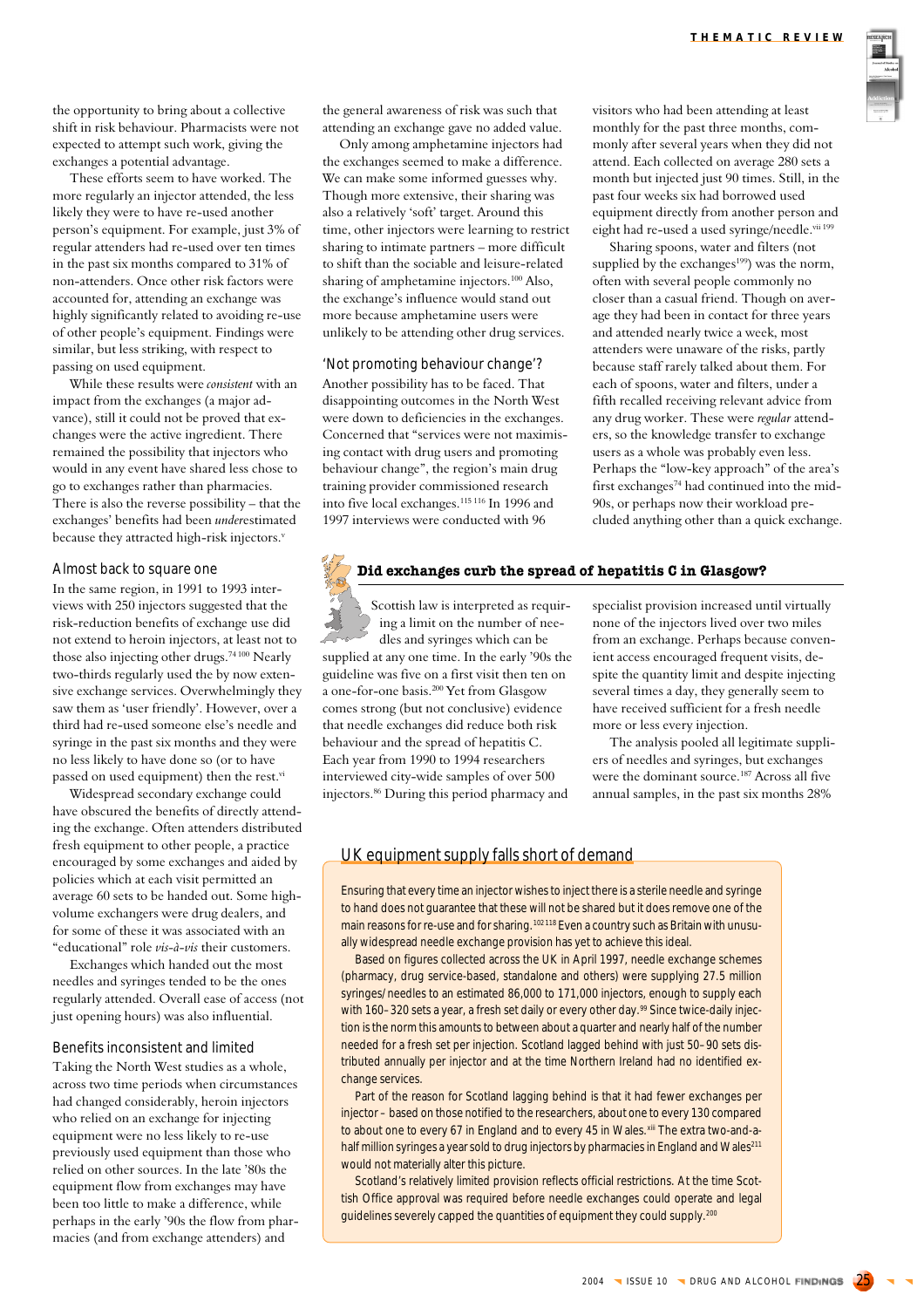

of injectors who had exclusively used legitimate suppliers had re-used another injector's needle or syringe. Though still too high, this was half the proportion found among the few who had resorted to illegitimate sources. Moreover, the more equipment an injector legitimately sourced, the less likely they were to have re-used someone else's equipment. Injectors living within two miles of an exchange were also less likely to re-use.

A later analysis isolated the contribution of the exchanges, seeming to confirm that they were responsible for the gains.187 Injectors who over the past six months had sourced needles and syringes from exchanges had re-used after another person on average about once every two to three weeks. The remainder had done so three times as often. Exchangers also passed on used equipment less frequently. However, neither analysis could exclude the possibility that, rather than any effect of the exchanges, it was simply that the kind of people who chose to attend them were less likely to share.

Even if there had been an effect, it still left nearly 1 in 3 attenders at risk of infection from used needles and syringes on average more than once a week and half potentially passing on their own infections to others about as often.187 By 1996, despite widespread exchange services, 16% of the city's injectors had in the past month re-used syringes or needles after someone else.<sup>58</sup>

#### Hepatitis C spread curbed but still rapid

Though incomplete, the sharing reductions to which exchanges probably contributed were enough to hold HIV prevalence down to  $1-2\%$  of injectors<sup>187</sup> and may have slowed the spread of hepatitis C, but not enough to stop the virus continuing to sweep rapidly through the city's injectors.

Glasgow's exchanges came fully on stream in 1992.58 Over the same injecting career, someone who had started injecting after this watershed was a third as likely to become infected with hepatitis C as someone who had begun before exchanges started in 1988, and just over half as likely as someone who had begun during the intervening period  $\blacktriangleright$  chart. But whether exchanges were the cause is unclear. Regardless of exchange attendance, sharing rates in Glasgow dropped between 1990 and 1991 (probably in response to anti-HIV publicity),<sup>86</sup> potentially

accounting for the findings.

Even after 1992, within on average just over a year of starting to inject, 36% of injectors had become infected with hepatitis  $C^{58}$  staggeringly high given the generally close proximity of exchanges.<sup>86</sup> New infections seem to have been generated by continued syringe and needle sharing by a minority (including exchange attenders) and probably by much more extensive sharing of equipment not routinely supplied by the city's exchanges, coupled with the high likelihood of sharing partners being infected.58

Intervention opportunities missed Glasgow's exchanges attracted a high proportion of the city's injectors, but in 1995 a study suggested that more could have been done with them.201 Seven exchanges were studied, all based in clinics or health centres and staffed by nurses and drug workers. A medical examination agreed to by 112 of their visitors revealed a widespread and often severe need for medical care. All but a few had a current condition related to injecting and were aware of it, yet over the past six months three-quarters did not recall receiving health care at an exchange. Almost as

# **Not enough added value in London**

Unmet medical need also seemed apparent in south-east London where in 1995 researchers compared four needle exchanges based in drug agencies against nine in pharmacies.32 203 The issue was whether the more expensive and specialised agency schemes added value. The answer was yes, but arguably not as much as they could and should have done.

Interviews were conducted with a representative sample of 280 injectors as they attended the exchanges. People interviewed at pharmacies mainly relied on these for their supplies and vice versa, so differences between them could be used to compare the two types of exchange.

In both samples equipment supply seems to have been adequate (8 in 10 normally used each syringe only once) and most interviewees were in treatment. As might be expected, sharing rates were low. Less expected was the finding that in several respects they were higher among agency than pharmacy attenders. In the previous four weeks significantly more (12% versus 5%) had shared with a close friend and in the past six months twice as many (26% versus 12%) had re-used equipment after first cleaning it, rarely an adequate safeguard.102 Many had also regularly shared spoons, water containers, and filters. On one measure, this was more common in the agency sample; in the last four weeks 49% had shared with a close friend compared to 35% in the pharmacy sample.

Some of this excess risk might have been

many had not been referred to other services and of those who had, a third did not go.

For many, exchanges were the only health facilities where they could be open about their injecting and receive medical care for its consequences. Resigned to injuries or illness as part and parcel of their lifestyles, and concerned about how they would be received, they tended to shy away from seeking treatment at other medical facilities, especially if this meant admitting to injecting while on oral methadone. Together with shortfalls in the exchange's services, this left nearly three-quarters without the medical care they needed. An earlier report on the same services found that in 1992 primary health care was provided on about 30% of visits but advice on safer injecting on just 8%.202 On just 4% of occasions were visitors referred to external services such as GPs and drug agencies. Provision of social services was virtually non-existent.

Perhaps Glasgow's exchanges were a victim of their own success. Supplying equipment to large numbers funnelled into limited opening hours may have left little time for attending to anything other than the most pressing and obvious medical conditions.

due to the 'magnet effect'. Agency exchangers were more socially marginalised and had a higher risk profile. In particular, two-thirds had injected cocaine in the past year, about twice as many as at pharmacies.

#### Medical need remains unmet

In both groups medical problems were common and often severe. Tests showed that 3 in 4 were infected with hepatitis C and nearly a third with hepatitis B. A third had felt their drinking was out of control and many drank enough to aggravate liver disease. Over the last year a third had survived overdoses and injection-related damage was the norm.

Pharmacy exchange episodes offer little opportunity to address such problems106 but more is expected of specialist exchanges. To an extent, it was delivered. For example, many more of their visitors had read health leaflets and half (compared to 1 in 10 at pharmacies) had sought advice from staff. However, the scope for more can be appreciated by looking at what was *not* done. Despite their problems, over the past year most agency visitors could not recall being referred elsewhere for help, about 60% did not remember being advised to see their GP, and over three-quarters had not seen a doctor or nurse at the agency – potentially important as many exchange attenders fail to action referrals to outside medical help.201

Some very basic interventions were often missing. Four in ten agency exchangers had not discussed injecting with staff and nearly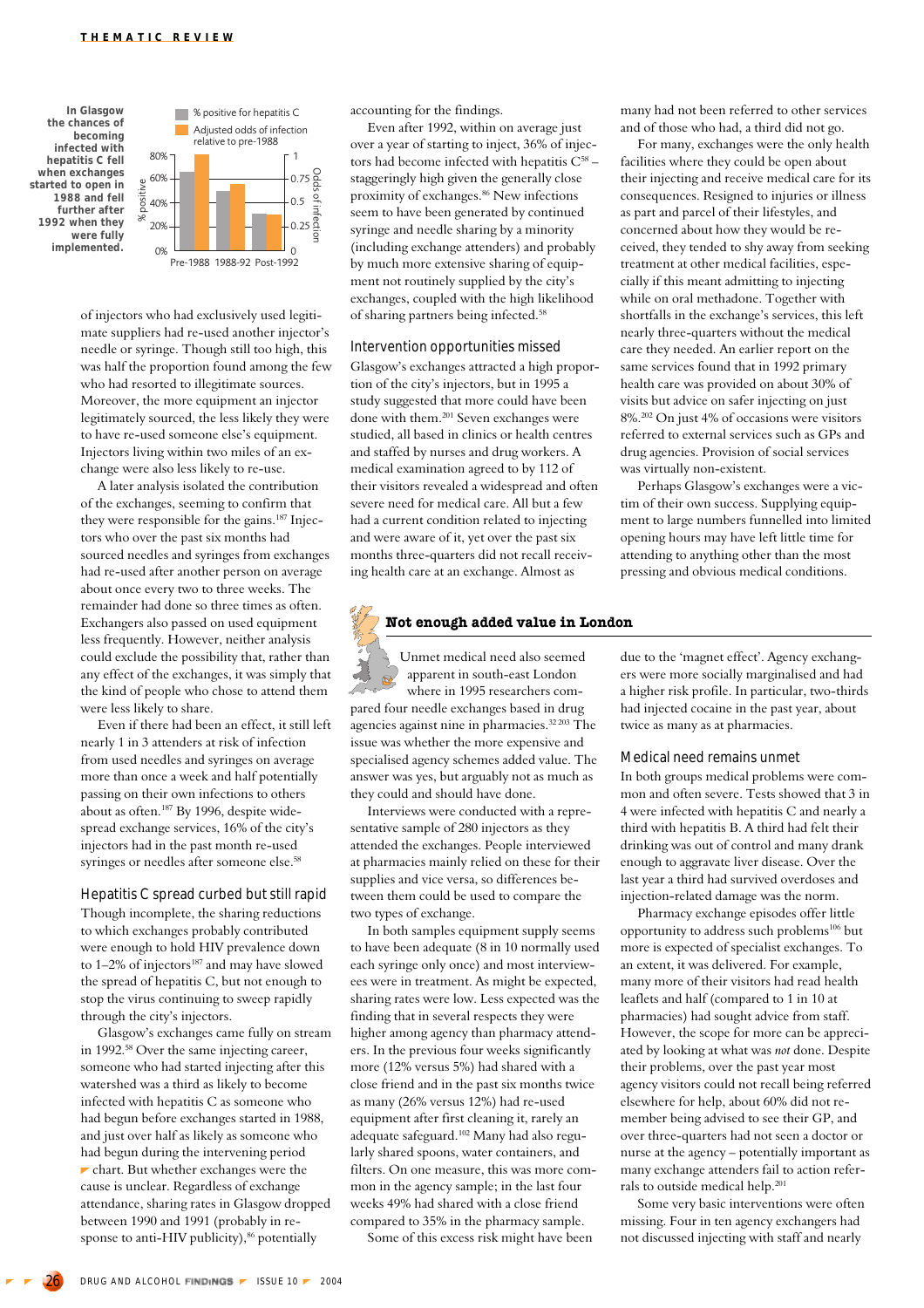half had not had their injecting sites inspected. Also missing were interventions which might have further curbed the spread of infection. Over the past year half had never received a structured intervention in the form of counselling and three-quarters had been counselled less than once every two months. Over 7 in 10 had not been immunised against hepatitis B.

Lack of opportunity was not the explanation. Visitors felt comfortable about asking for advice and appreciated the chance to chat to sympathetic staff. Usually they had attended for at least a year and each visit lasted half an hour. Yet typically over a quarter left without having had a conversation with staff – probably an underestimate as those who preferred to be quickly in and out will also have refused to be interviewed.

A limiting factor may have been the preparedness of exchange users to put up with 'hassle'. Most cited the lack of this and sympathetic staff as reasons for attending. Staff might have feared that these perceptions would have been jeopardised by assertive intervention. On the other hand, they had a solid reserve of trust to draw on and could be expected to have the skills to intervene without alienating clients. Perhaps, too, they were prevented from doing more by factors such as workload and lack of facilities.

# **Access, assessment and expertise are the issues in rural Kent**

An active local research unit has provided an unusual amount of data on Kent, a counterweight to studies from major conurbations. Among more dispersed populations, access is a major obstacle to exchange attendance, and avoiding recognition a prime concern of injectors unprotected by the anonymity of a metropolis. These issues interact: a local service would improve access, but might not be used because of the risk of being recognised.

Secondary exchange extends access Research in 1993 into a drug agency-based exchange in the small town of Ramsgate found that it had provided syringes and needles for 44 injectors over three months, perhaps ten of whom had not personally visited.204 Each was supplied on average every three weeks. Amphetamine was the most commonly injected drug, so the maximum of 50 syringes per transaction could have been enough for a fresh one each time.

As in the North West,<sup>74</sup> amphetamine injectors formed a cohesive social network, fertile ground for peer education and secondary exchange. Indeed, many attenders collected for other people and promoted safer injecting messages absorbed at the exchange.

Those with stocks at home were also called upon when the exchange was closed. These indirect services were important. Injectors were deterred from directly attending by concerns over being recognised, their names being leaked to police, and police attention when carrying syringes. Just getting to the exchange was a problem. Intoxication does not lend itself to driving nor to planning and executing extended or complicated journeys. Injectors with more convenient access were the ones most likely to attend.

The friendly and non-judgemental attitude of staff was valued by visitors but it was not enough. Several felt the need for a more knowledgeable and detailed dialogue about injecting-related risks. There was no formal or routine assessment of each new visitor's risk profile. Some staff lacked confidence in their abilities to make such assessments and to offer consequent advice, and for some it seemed antithetical to their other roles as counsellors.viii

Elsewhere in Kent, the thorough infection risk investigation entailed in research into pharmacy schemes<sup>194</sup> was valued by most participants who felt it had improved their awareness of risk, an echo of findings in Amsterdam.184 A substantial minority were

## Policy catches up with the epidemic

Until recently UK national policy gave little guidance on what priority to attach to hepatitis C and how to deal with it.<sup>212</sup> In 1999/2000 nearly twothirds of English drug action teams had yet to plot a strategy for the virus.213 214 In contrast, in 2001 the Scottish Executive declared exchanges "vital" to combating infection and committed itself to reducing by a fifth the proportion of injectors testing positive for the virus by 2005.<sup>215</sup> The same year in England more urgency became apparent when the Department of Health issued guidance on hepatitis C for people working with drug users.<sup>7</sup>

#### National strategy highlights exchange

At last, in summer 2002 a long campaign<sup>9</sup> bore fruit in a new English strategy for containing hepatitis C.6 It spotlights needle exchange as having a "key role" and cites research indicating that "the greatest practical impact" in preventing transmission of the virus will come from "improving the provision of needle exchange services".

At its most basic the strategy calls for geographical gaps in needle exchange to be monitored and for progress to be made on eliminating them. Exchanges are also likely to be important vehicles for implementing the strategy's calls for campaigns to prevent sharing of injecting equipment other than syringes and needles, for user involvement in planning initiatives, for expansion of outreach and peer education services, for hepa-

titis B immunisation to be available in all drug action team areas, and for improved treatment uptake. In the absence of reliable data on incidence, the proposed national target is "A reduction in the prevalence of hepatitis C in injecting drug users who started to inject in the last 3 years", a rough proxy for how rapidly the infection is spreading. In turn this target focuses attention on newer and (usually) younger injectors which exchanges have done least well in attracting and retaining. The policy is welcome but action has yet to follow.210

#### New service framework

Also in 2002 the English drug service framework developed by the National Treatment Agency included guidelines for exchanges.216 Among these are a requirement for drug action teams and commissioning groups to ensure "comprehensive coverage". Fixed-site specialist exchanges will be expected to employ nurses to inspect injecting sites and to deal with minor infections and dressings, and to train their staff to provide health checks.

All exchanges are expected to provide harm reduction advice and facilitate access to hepatitis B immunisation, HIV and hepatitis counselling and testing, drug treatment, and interventions to prevent or reducing injecting. Much of this hinges on first assessing the risks run by their visitors. The guidelines say specialist exchanges should normally assess at the first visit and then repeat to ensure that advice remains relevant. Exchanges are also expected to periodically mount harm reduction campaigns. In addition to basic caseload statistics, records may be required of sharing behaviour, new attendances, referrals to treatment, and per client costs.

#### Supply restrictions relaxed

From August 2003 the law which banned supply of injecting equipment other than needles and syringes was relaxed to permit provision of water ampoules, swabs, utensils such as 'cookers' used for preparing drugs, filters and citric acid, by medical practitioners, pharmacists and people engaged in drug treatment including needle exchange workers.217 Though a great advance on the previous situation, the impact of the new law will be hampered by limitations including the prescription-only status of water for injection and the continuing illegality of peer distribution of these items. Perhaps the main limitation will be the willingness of funders to pay for the new equipment.

In Scotland needle exchange users received a welcome 2002 Christmas present from the Lord Advocate who raised the legal limits on the number of needles/syringes that can be issued at any one visit. The limits are now 20 on the first visit and 60 on subsequent visits, or 120 in exceptional circumstances such as at holiday periods or when facilities are closed or difficult to access.<sup>218</sup>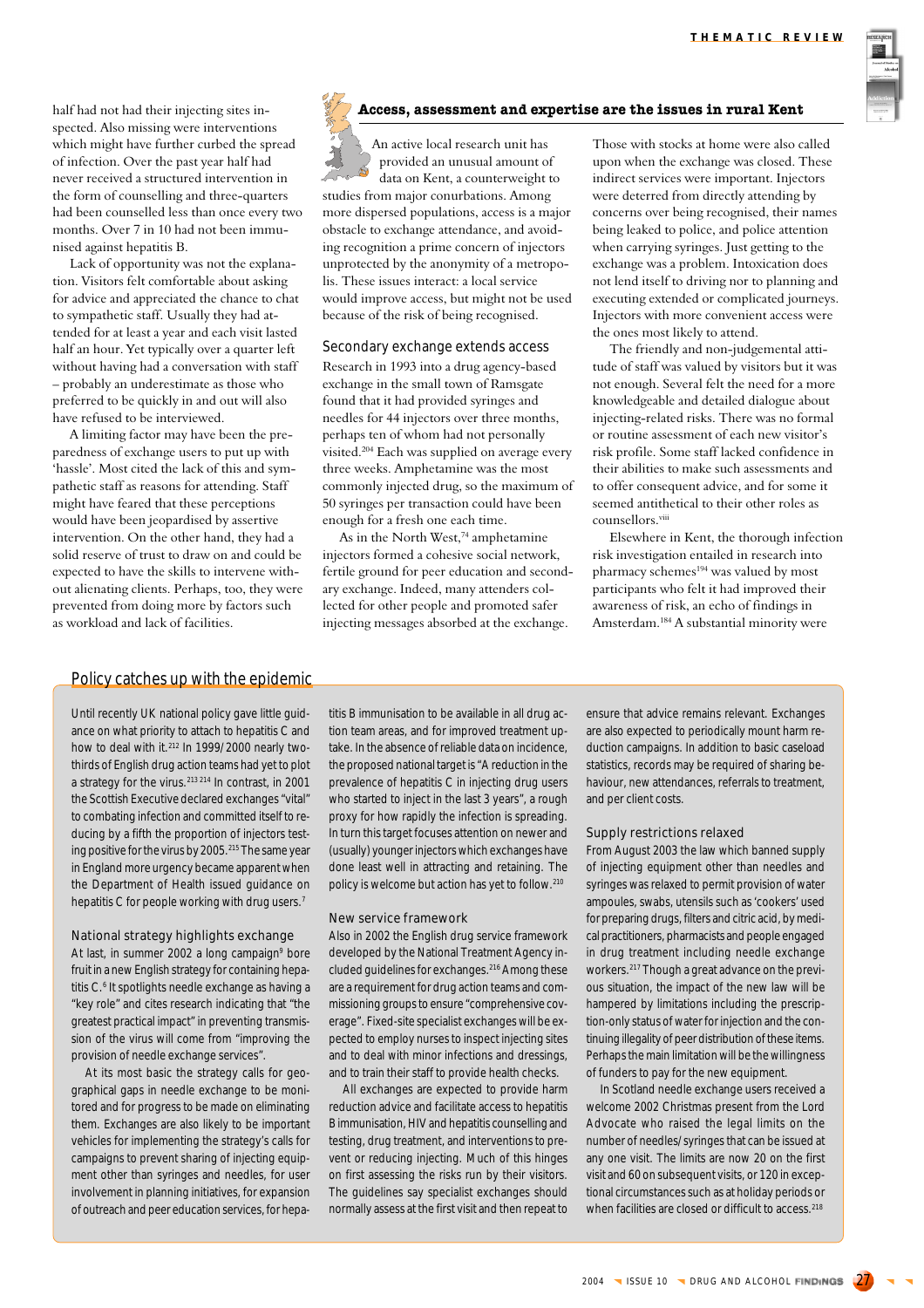

prompted to consider moves such as hepatitis C testing and changing to safer injecting. Just such an assessment was missing not just in

Ramsgate but probably too at most other exchanges. The upshot must have been that chances to reduce risk were being missed.

## **Despite exchanges risk levels can remain high**

A patchwork of other studies confirm that risk behaviour can continue at worryingly high levels

despite the presence of needle exchanges. In microcosm, a report on an exchange in Sheffield in 1988–1989 confirmed the national picture.205 The new exchange had trouble attracting women and younger injectors and even more trouble turning these into regular attenders.ix A mission to educate visitors about HIV was rapidly replaced by a simple exchange transaction which left misconceptions uncorrected. Most worrying, 28% of attenders had shared injecting equipment in the past four weeks.

Unusually, in 1987 a scheme in Cambridge was sited at a drug dependence treatment clinic.188 Nearly half the patients used it but sporadically, averaging under two visits in six months. Many lived outside the city and were not prepared to travel to the exchange, and opening hours were seen as too restricted. A quarter of the patients had recently shared injecting equipment. Attenders were no less likely to have done so than non-attenders

Sporadic attendance averaging once every few months typified two exchanges in the Bath and Swindon areas.206 As in Cambridge, concern over unwelcome police attention deterred some would-be users. Others had simply not heard of the exchange or would have responded better to an outreach service. Also in south-west England, a recent study which included needle exchanges among its sampling frame found that in the past month 40% of injectors had shared syringes and needles and 85% had shared other injecting equipment.<sup>96 207</sup>

In the same region, in the mid-90s a study focused on a city-based drug agency exchange which also coordinated the pharmacy scheme, facilitating dual use and transfer from one to the other in response to need and giving injectors confidence in the pharmacies.106 But all was not well. Injectors knew the risks of sharing needles and syringes but still did so with close friends and when equipment had been 'cleaned', and sharing of spoons and filters was common. Over 80% of some local samples of injectors were infected with hepatitis C. The agency exchange gave individualised risk reduction advice but this must have been very limited. During the three hours it was open it often saw over 60 people. When detailed assessment or counselling was undertaken other callers had to kept waiting, a deterrent to reattending.189 As elsewhere, typically visitors had been injecting for years; new injectors

were not being picked up soon enough.

A community drug team needle exchange in Worcestershire<sup>x</sup> provided filters and sterile water as well as needles and syringes but this did not stop them being shared.<sup>208</sup> Though most knew this posed a risk, most attenders had shared water and filters with someone else (often regularly) and were prepared to do so again. As a result, nine in ten were at appreciable risk of infection. The information flow from the exchange seemed inadequate both in terms of the proportion of users advised about risks (only a third recalled being warned about sharing water) and

#### **Solid foundation but it needs to be built on**

In trying to make sense of this evidence we must remember that British research is patchy, precluding strong conclusions, and that needle exchange is one element of a complex system which is extremely difficult to disentangle. Failure to detect a positive impact does not mean this does not exist.

The 'magnet effect' can hide benefits ( part 2) and so too can the fact that exchanges may foster risk reduction across entire injecting populations, obscuring their specific contribution when attenders are compared to non-attenders, the typical paradigm.

The mechanisms are both practical and symbolic. By pumping sterile equipment into circulation and removing contaminated material, exchanges reduce the likelihood that any given piece of equipment – in the hands of an attender or not – can spread infection. Exchanges can relieve pharmacists of the most demanding injectors, probably making them more willing to meet remaining demand, and many encourage secondary exchange. By demonstrating how seriously the threat is being taken, and by showing concern for injectors beyond an insistence that they stop injecting, exchanges also lend credibility to anti-sharing messages. Once an exchange is up and running in an area, one defence against acting on these messages ('I know I shouldn't share but I can't get needles') is removed and sharing is exposed as irresponsible rather than unavoidable.

'Limited overall effect' of first schemes Given these caveats, what can we make of the early work in Britain, still the most detailed we have? These new services, wary of frightening off jittery customers, were concerned not to over-force the pace of risk-reducing behaviour change – and there is little evidence that their customers *did* change more

in its impact on their behaviour.

In 1998 a dramatic increase in recorded hepatitis B infections in a Scottish cityxi prompted a study of its specialist exchange.209 Over the four years from 1995 each exchange client had attended on average 13 times and within each year just 6–7 times, yet two thirds injected daily. Infrequent attendance plus legal caps on equipment supply meant most could not have used their own fresh equipment each time.xii As in Malmö,<sup>61</sup> supply shortfalls from the exchange could not be made up from elsewhere because it was the main legitimate local source. Also as in Malmö, long gaps between visits together with strict one-for-one return requirements may have risked infection spread by extending the interval used equipment was kept in circulation, and limits on supplies would also have stopped attenders passing sterile equipment to their contacts.

than they would have done anyway. On the plus side, they attracted committed injectors who would not otherwise have been in a position to be offered risk-reduction advice. Where such treatment could be had, exchanges acted as a route to methadone prescribing and in particular to injectable methadone, which reduced sharing levels. They also acted more broadly as a conduit to advice and treatment. However, the core exchange function could not be shown to have reduced HIV risk.

From the team at the Centre for Research, the verdict was that where (as in England) there is in any event good access to injecting equipment, sharing levels are already low, and HIV infection rare, "syringe-exchanges have only a limited overall effect on further reductions in syringe-sharing".195 The qualifications to this verdict are important. Dundee showed that where there are few alternative sources, closing needle exchanges makes equipment hard to obtain and results in pre-AIDS levels of sharing.189

Their prescription was for exchanges to extend their work.104 Attenders should be equipped with the social skills needed to resist risky injecting and supported by more attention to their material, physical and psychological well-being. They should also be recruited as secondary distribution points and as peer educators. More exchanges and diversification of supply would help reduce equipment shorages. Access to substitute prescribing and particularly to injectable methadone would enable exchanges to make the most of their contacts with opiate addicts. Access to effective treatments for stimulant injectors might also help reduce HIV risk. These messages remain relevant. The difference now is that we have a solid foundation of experience and credibility to build on.